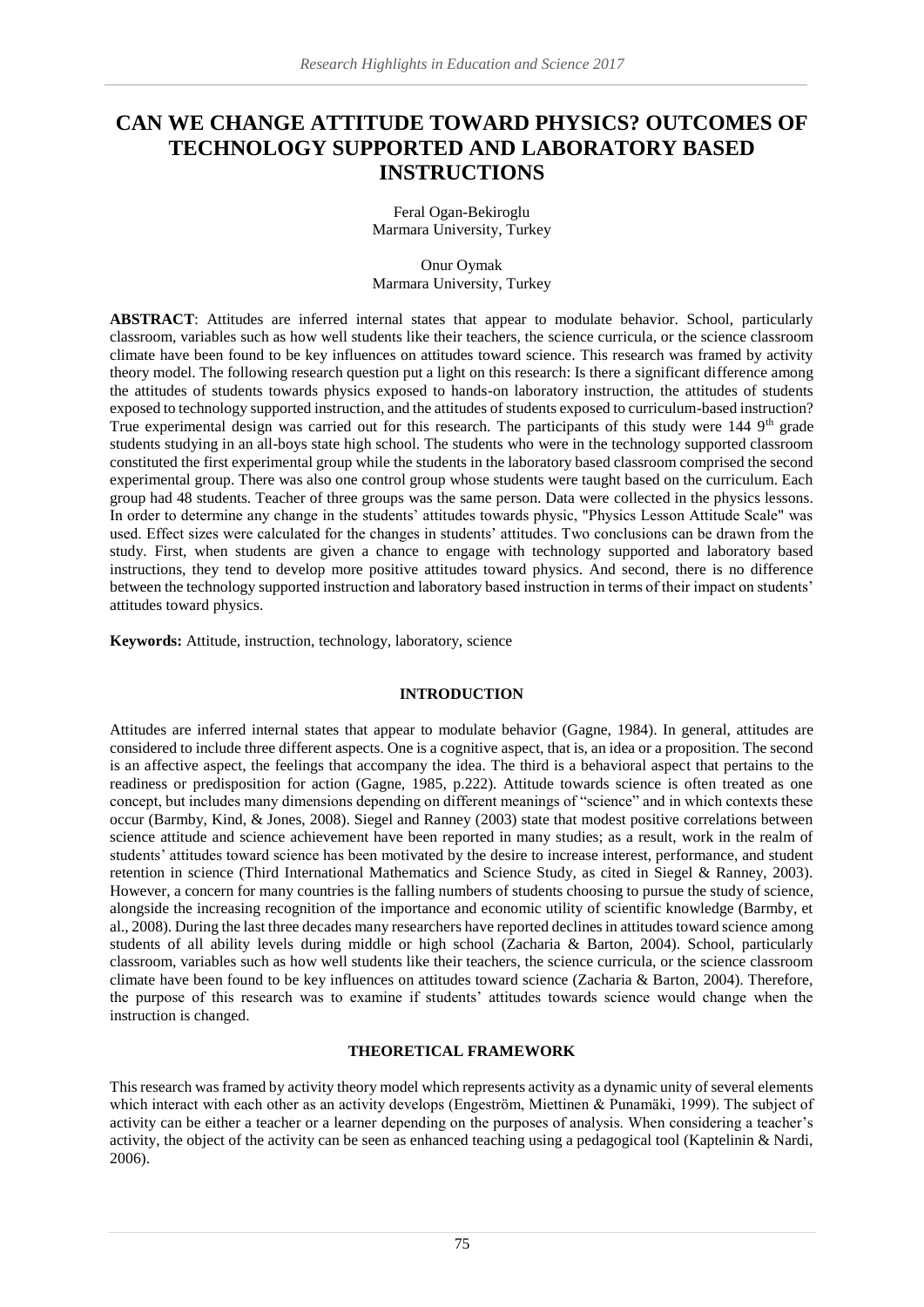According to Engeström, Miettinen and Punamäki (1999), activity is motivated by the objects to be changed and object orientedness as well as mediation by tools is one of the most distinguishing characteristics of activity. Tools are seen as having extended human ability to achieve the goals of an activity; that is, to change objects in the world. This theory treats tools as a means of meeting real needs and achieving corresponding goals (Kaptelinin & Nardi, 2006).

Correspondingly, it was assumed that students' attitudes towards physics would change when a teacher used tools, i.e. technology and laboratory experiments.

# **EFFECTS OF INSTRUCTIONAL STRATEGIES ON STUDENTS' ATTITUDES**

The rapid growth of computing and networks offers increasing and ever-changing potentials for technology use in education. Technology simultaneously ushers the tasks of creating, evaluating, analyzing, and applying through collaboration into the classroom while generating greater enthusiasm for learning (Cicconi, 2014), which is related to attitude. Students indicate higher interests in learning strategies related to technology (La Velle, McFarlane, & Brawn, 2003). Ranging from drawings on a blackboard or interactive multimedia simulations to etchings on a clay tablet or Web-based hypertexts to the pump metaphor of the heart or the computer metaphor of the brain, technologies have constrained and afforded a range of representations, analogies, examples, explanations, and demonstrations that can help make subject matter more accessible to the learner (Koehler & Mishra, 2008).

Considerable amount of research has focused on the impact of using technology on students' attitudes. Marty (1985), for example, investigated the effects of interaction with computerized simulation game on high school students' attitudes. Analysis revealed very little difference in the change of class means on attitudes. Grimm (1995) examined the effect of technology rich educational environments on student attitude by comparing type of school (technology-rich school (TRS) and traditional school (TS)). The overall findings indicated that TRS environments contributed to students' overall attitudes for 6<sup>th</sup>-grade and ll<sup>th</sup>-grade students. The participants of the research done by Kenar, Balci and Gokalp (2013) were fifth grade students who were divided in two groups. The experimental group was instructed with tablet computer assisted instruction and the control group was instructed with traditional methods during science and technology courses. The results of the study showed that the tablet computer assisted instruction had both negative and positive impacts on the students' attitudes toward science.

Encouragement also continuous for implementing hands on science and laboratory activities. Hands-on approach in science education provides the student with engaging activities during the learning process (Wiggins, 2006). Research implies that when properly designed use of the laboratory and hands-on activities can influence attitude toward science in a positive way (Freedman, 1995).

Some research investigated the benefits of laboratory instruction on students' attitudes towards science. For instance, Norton (1985) compared college students in the experimental group who were told to work independently and did not get any instructional help with the students in the control group who continued with step-by-step verification laboratory exercises, working in pairs with direct supervision and instruction. Results indicated that the treatment of the independent laboratory investigation did not have a significantly different effect on the dependent measures of scientific attitude when compared to the effect of the performance of verification laboratory exercises by a control group. Freedman (1997) investigated the use of a hands-on laboratory program as a means of improving student attitude toward science. It was concluded that laboratory instruction influenced, in a positive direction, the students' attitudes toward science. Adesoji and Raimi (2004) examined the effect of supplementing laboratory instruction with problem solving strategy and or practical skills teaching on students' attitudes toward chemistry. Senior secondary class II students took part in the study. The results revealed that the use of enhanced laboratory instructional strategy significantly improved the attitudes of students toward chemistry. Wiggins (2006) concerned with the influence of hands-on science instruction versus traditional science instruction on middle school students' attitudes. A statistically significant difference was not found in the attitude scores of middle school students who were exposed to hands-on or traditional science instruction.

Some research compared the impact of technology with effects of laboratory (Azar & Sengulec, 2011; Coramik, 2012; Darrah et al., 2014; Finkelstein et al., 2005; Zacharia & Anderson, 2003). Azar and Sengulec (2011) stated that computer-assisted teaching with the participation of 50 students from high school 9th grade with simple electrical circuits might be more effective in the attitudes of the students towards the physics lesson than the laboratory assisted teaching. Coramik (2012) explored the outcomes of using computers and experiment-assisted activities in the teaching of the magnetism unit in the 11th grade physics course to the students' attitudes towards the physics course. It was seen that attitude scores of the students in the experiment-supported teaching group were higher than the scores of the students in the computer-assisted teaching group.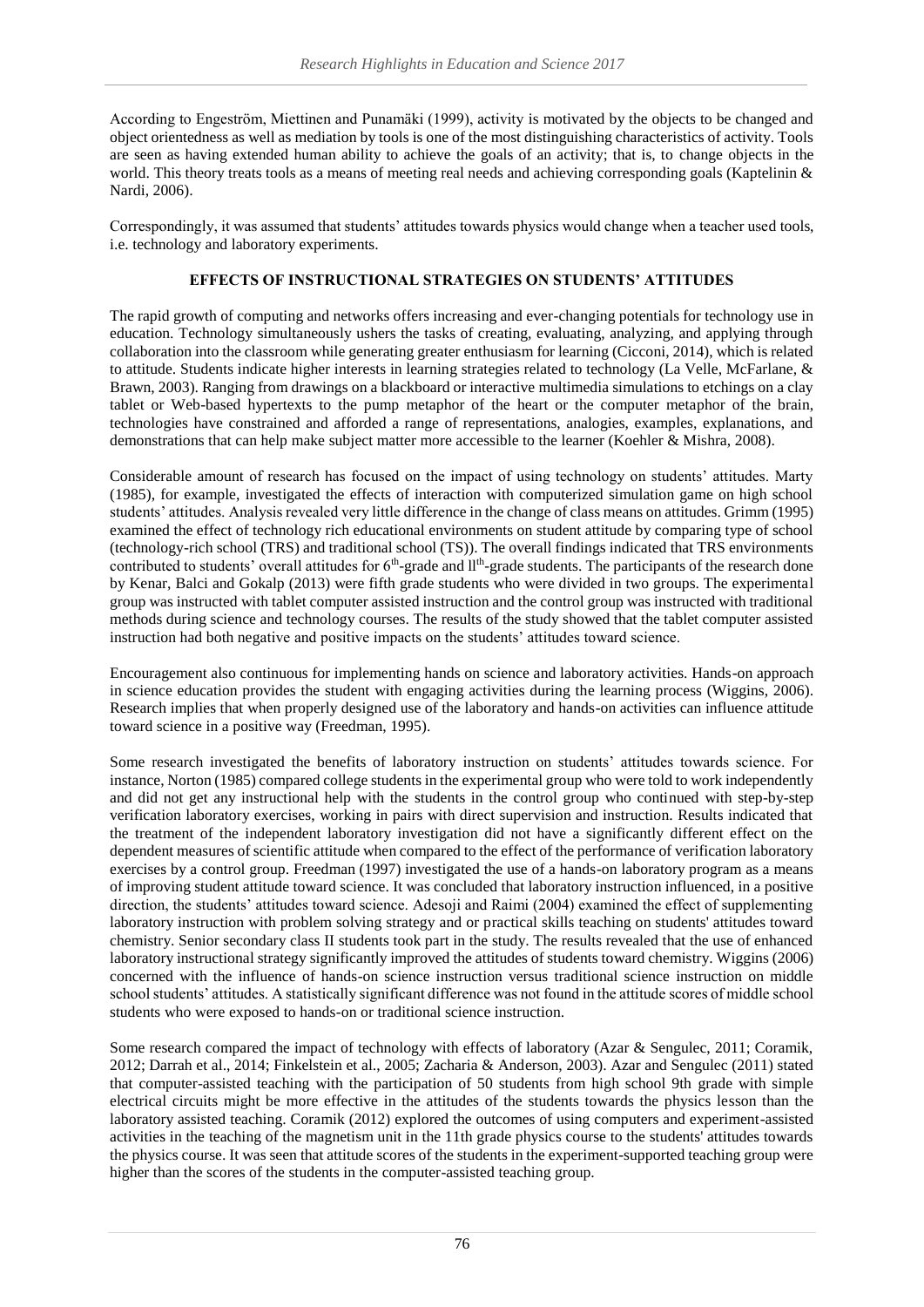Research produced miscellaneous results; hence, more studies are needed to reveal which instructional strategy is more influential in changing students' attitudes. Moreover, research comparing technology supported instruction to hands-on laboratory activities with each other and to curriculum-based instruction is not ample. Thus, the following research question put a light on this research: Is there a significant difference among the attitudes of students towards physics exposed to hands-on laboratory instruction, the attitudes of students exposed to technology supported instruction, and the attitudes of students exposed to curriculum-based instruction?

## **METHOD**

True experimental design was used for this research (Krathwohl, 1997). There were two experimental groups and one control group. The first experimental group was instructed with technology supported teaching and the second experimental group was instructed with laboratory based teaching while the control group followed the curriculum and was exposed to curriculum based teaching. The participants of the study were 144 9th grade male students. Each group had 48 students. The research was conducted in a physics class in an all-boys state high school. Teacher of all groups was the same person. The students were taking the class two hours a week. The instruction continued in the dynamics unit and lasted 8 weeks. Simulations, video recordings, smart board, tablets and z-book were used as the technology in the first experimental group. The second experimental group did hands on science by using experiment sets.

Quantitative research methods were used to gather data. In order to measure the changes in the participants' attitudes towards physics, Physics Class Attitude Scale (PCAS) developed by Geban et al. (1994) was applied to the participants before and after the treatment. This instrument consisted of 15 items with 5-point Likert scale. The scoring was between 15-75. The following factors constituted of the instrument: Liking physics, interest to physics, and necessity of physics. Descriptive statistics and t-tests were performed to analyze the data. Effect sizes were calculated for the changes both within and between the groups. Reliability measurements were made with the help of Cronbach alpha test.

## **RESULTS AND DISCUSSION**

The application of Physics Class Attitude Scale had high reliability where Cronbach Alpha value for the pre-test was .90 while this value was .93 for the post-test. Table 1 presents that there was no significant difference among the groups' pre-test results when the attitude took into account.

| Table 1. Independent t-Test Results of the Groups' Pre-Tests |    |                |       |         |    |      |
|--------------------------------------------------------------|----|----------------|-------|---------|----|------|
| <b>Groups</b>                                                | n  | $\overline{x}$ | SS    | t       | sd | p    |
| Technology                                                   | 44 | 47.57          | 9.89  |         |    |      |
| Laboratory                                                   | 43 | 49.09          | 9.70  | $-.726$ | 85 | .470 |
| Total                                                        | 87 |                |       |         |    |      |
|                                                              |    |                |       |         |    |      |
| Technology                                                   | 44 | 47.57          | 9.89  |         |    |      |
| Curriculum based                                             | 44 | 49.70          | 11.51 | $-.934$ | 86 | .353 |
| Total                                                        | 88 |                |       |         |    |      |
|                                                              |    |                |       |         |    |      |
| Laboratory                                                   | 43 | 49.09          | 9.70  |         |    |      |
| Curriculum based                                             | 44 | 49.70          | 11.51 | $-.268$ | 85 | .790 |
| Total                                                        | 87 |                |       |         |    |      |

However, according to Table 2, significance differences were explored within the technology and within the laboratory groups in terms of pre- and post-test results. Technology group significantly increased their mean values for attitude toward physics from 47.57 to 54.72 ( $p = .001$ ). Similarly, the laboratory group's mean value significantly improved from 49.09 to 56.45 (p = .00). Effect sizes (Hedges & Olkin, 1985) for the post-application of the PCAS neither in the technology group ( $d = .36$ ) nor in the laboratory group ( $d = .38$ ) were not found to exceed Cohen's (1988) convention for a large effect ( $d = .80$ ). However, little advancement in the curriculumbased group's attitude towards physics from the pre-test to post-test was not significant. Results indicate that when the students involved with more activities including technology and laboratory, their attitudes towards physics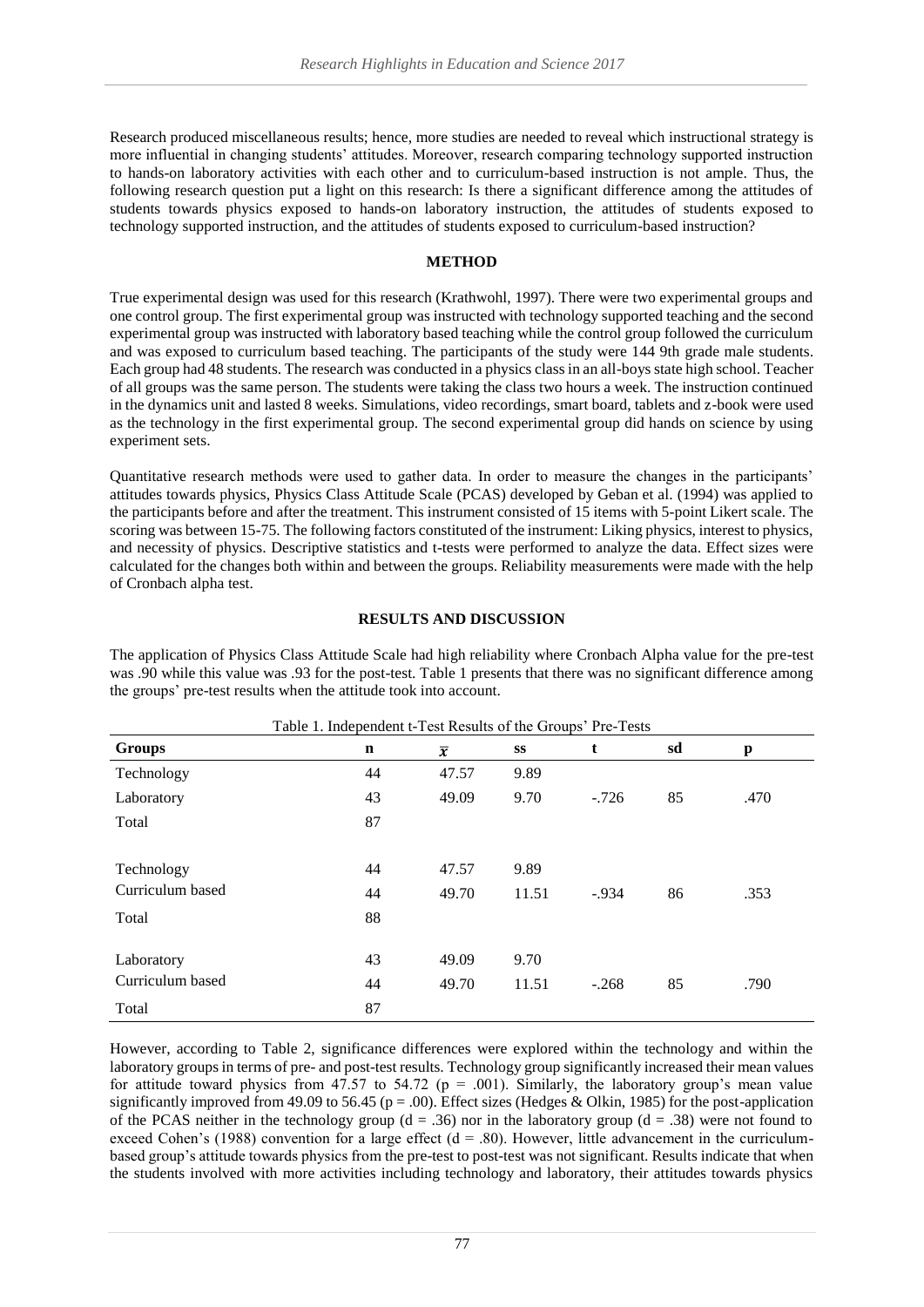| Table 2. Dependent t-Test Results Within the Groups' Pre- and Post-Tests |             |                |       |          |        |      |
|--------------------------------------------------------------------------|-------------|----------------|-------|----------|--------|------|
| <b>Groups</b>                                                            | $\mathbf n$ | $\overline{x}$ | SS    | t        | sd     | p    |
| Technology pre-test                                                      | 44          | 47.57          | 9.89  |          |        |      |
| Technology post-test                                                     | 43          | 54.72          | 8.57  | $-3.602$ | 85     | .001 |
| Total                                                                    | 87          |                |       |          |        |      |
|                                                                          |             |                |       |          |        |      |
| Laboratory pre-test                                                      | 43          | 49.09          | 9.70  |          |        |      |
| Laboratory post-test                                                     | 47          | 56.45          | 7.80  | $-3.978$ | 88     | .000 |
| Total                                                                    | 90          |                |       |          |        |      |
|                                                                          |             |                |       |          |        |      |
| Curriculum based pre-test                                                | 44          | 49.70          | 11.51 |          |        |      |
| Curriculum based post-test                                               | 37          | 45.38          | 15.10 | 1.428    | 66.511 | .158 |
| Total                                                                    | 81          |                |       |          |        |      |

class enhanced.

Additionally, significance differences were found between the post-tests of the technology group and curriculumbased group as well as between the laboratory group and curriculum group as seen in Table 3. The mean value of the technology group ( $\bar{x}$  = 54.72) was significantly higher than the mean value of the curriculum-based group ( $\bar{x}$ ) = 45.38, p = .002). Likewise, the laboratory group's mean value ( $\bar{x}$  = 56.45) was significantly higher than the curriculum-based group's mean value ( $\bar{x}$  = 45.38, p = .00). The effect size between the technology and curriculum based groups was .35 and the effect size between the laboratory and curriculum based groups was .42. In addition, there was not any significant difference between the post-tests of the technology group and laboratory group. In other words, neither technology supported instruction nor laboratory based instruction displayed superiority on attitude toward science. This finding explains the miscellaneous results in the literature.

| Table 3. Independent t-Test Results of The Groups' Post-Tests |             |                |       |          |        |      |  |
|---------------------------------------------------------------|-------------|----------------|-------|----------|--------|------|--|
| <b>Groups</b>                                                 | $\mathbf n$ | $\overline{x}$ | SS    | t        | sd     | p    |  |
| Technology                                                    | 43          | 54.72          | 8.57  |          |        |      |  |
| Laboratory                                                    | 47          | 56.45          | 7.80  | $-1.000$ | 88     | .320 |  |
| Total                                                         | 90          |                |       |          |        |      |  |
|                                                               |             |                |       |          |        |      |  |
| Technology                                                    | 43          | 54.72          | 8.57  |          |        |      |  |
| Curriculum-based                                              | 37          | 45.38          | 15.10 | 3.331    | 55.090 | .002 |  |
| Total                                                         | 80          |                |       |          |        |      |  |
|                                                               |             |                |       |          |        |      |  |
| Laboratory                                                    | 47          | 56.45          | 7.80  |          |        |      |  |
| Curriculum-based                                              | 37          | 45.38          | 15.10 | 4.054    | 50.975 | .000 |  |
| Total                                                         | 84          |                |       |          |        |      |  |

Technology group developed more attitude towards physics class than the curriculum based group. This result is consistent with the results presented by Marty (1985) and Grimm (1995). Laboratory group performed more progression in their attitudes than the curriculum based group. This finding is in line with the results that emerged from the research by Freedman (1997). The results revealed that science instruction that was activity-based (Freedman. 1997) was shown to enhance positive attitudes toward science.

Attitude change takes time and needs having experiences. Since there was not any change in terms of instruction in the curriculum-based group, any change in attitudes of the students' in the curriculum-based group was not expected. Since the participants were ninth grade students and studied physics discipline for the first time, eightweek duration was enough for the students in the technology and laboratory groups to change their attitudes.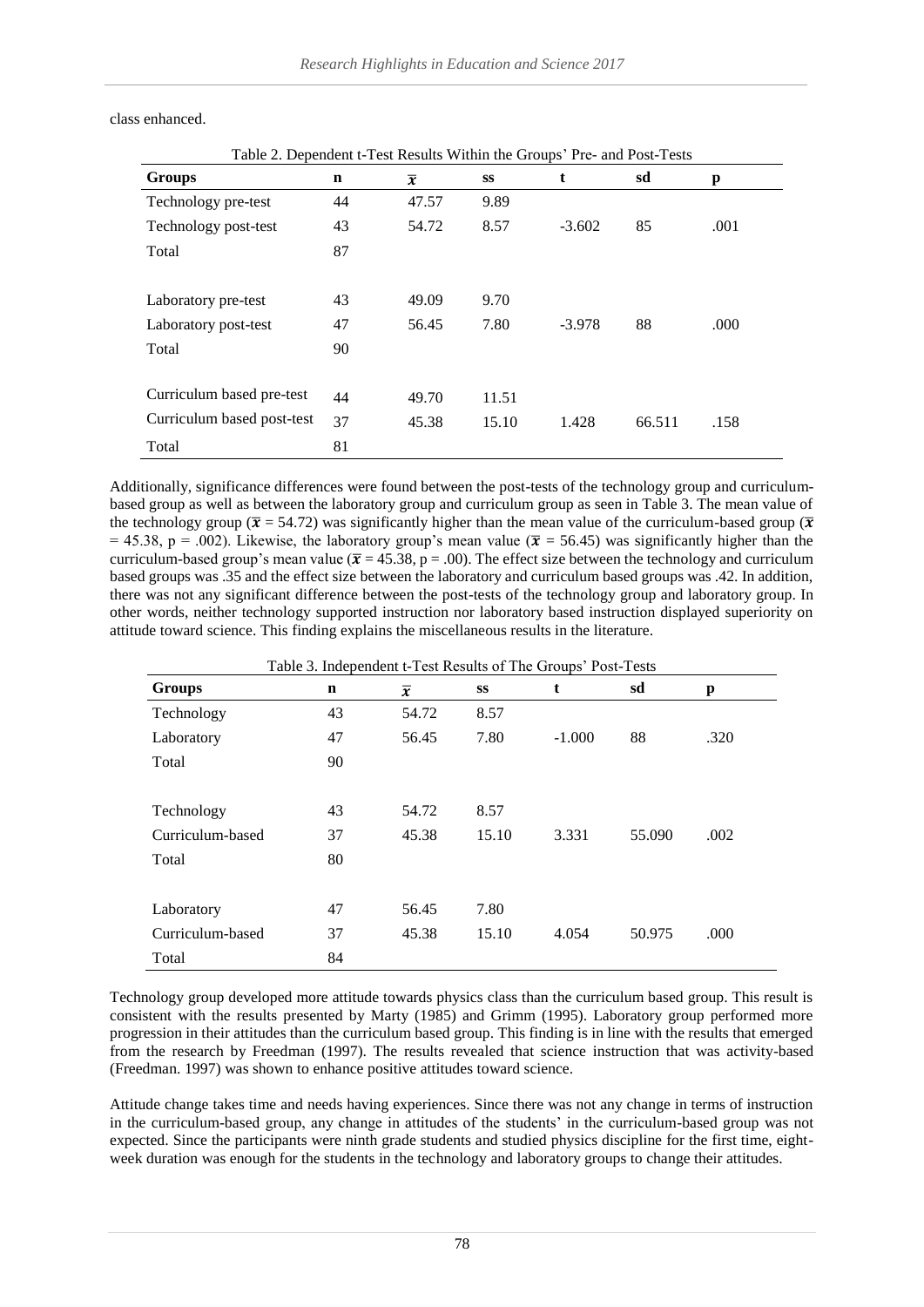#### **CONCLUSIONS AND SUGGESTIONS**

Two conclusions can be drawn from the study. First. when students are given a chance to engage with technology supported and laboratory-based instructions, they tend to develop more positive attitudes toward physics. And second, there is no difference between the technology supported instruction and laboratory based instruction in terms of their impact on students' attitudes toward physics.

Haladyna, Olsen and Shaughnessy (1982) posit that students' attitudes toward science are determined by three independent constructs: teacher, student, and learning environment. Results of this study show that when learning environment is changed by changing the instruction, students' attitudes toward science alter in a positive way.

The results underscore the need for high school science teachers to adopt the use of laboratory based and technology supported instructions in order to promote high level attitude toward science, which stimulates students' learning of science.

#### **REFERENCES**

- Adesoji. F.A. & Raimi. S.M. (2004). Effects of Enhanced Laboratory Instructional Technique on Senior Secondary Students' Attitude Toward Chemistry in Oyo Township. Oyo State. Nigeria. *Journal of Science Education and Technology. 13*(3). 377-385.
- Azar. A. & Sengulec. O. A. (2011). Computer-assisted and laboratory-assisted teaching methods in physics teaching: The effect on student physics achievement and attitude towards physics. *Eurasian Journal of Physics and Chemistry Education (special issue)*. 43-50.
- Barmby. P. Kind. P. M., & Jones. K. (2008). Examining changing attitudes in secondary school science. *International Journal of Science Education*. *30*(8). 1075-1093
- Cicconi. M. (2014). Vygotsky meets technology a reinvention of collaboration in the early childhood mathematics classroom. *Early Childhood Education Journal. 42*. 57-65.
- Cohen, J. (1988). *Statistical power analysis for the behavioral sciences* (2nd ed.). Hillsdale: Lawrence Earlbaum Associates.
- Coramik. M. (2012). *The effect of teaching magnetism unit with computer-aided and experiment-aided activities on 11th grade students? self-efficacy. metacognition. attitude. motivation and conceptual understanding.*  Unpublished Master Thesis. Balıkesir University. Balikesir.
- Darrah. M., Humbert. R., Finstein. J., Simon. M., & Hopkins. J. (2014). Are virtual labs as effective as hands-on labs for undergraduate physics? A comparative study at two major universities. *Journal of Science Education and Technology*. 23(6). 803-814.
- Engeström. Y., Miettinen. R., & Punamäki. R. L. (1999). *Perspectives on activity theory*. Cambridge University Press.
- Finkelstein. N. D., Adams. W. K., Keller. C. J., Kohl. P. B., Perkins. K. K., Podolefsky. N. S.. . . . LeMaster. R. (2005). When learning about the real world is better done virtually: A study of substituting computer simulations for laboratory equipment. *Physics Review Special Topics Physics Education Research 1*. 1-8.
- Freedman. M. P. (1995). *The relationship between laboratory instruction. attitude toward science. and physical science achievement among diverse ninth grade students.* Unpublished doctoral dissertation. Temple University. Philadelphia. PA
- Freedman. M. (1997). Relationship Among Laboratory Instruction. Attitude Toward Science and Achievement in Science Knowledge. *Journal of Research in Science Teaching*. *34*(4). 343-357.
- Gagne. R. M. (1984). Learning outcomes and their effects: Useful categories of human performance. *American Psychologist*. 37(4). 377-385
- Gagne. R. M. (1985). *The Conditions of Learning* (4<sup>th</sup> ed.). New York: Holt. Rinehart & Winston.
- Geban. Ö., Ertepınar. H., Yılmaz. G., Atlan. A., & Şahpaz. Ö. (1994). *Bilgisayar destekli eğitimin öğrencilerin fen bilgisi başarılarına ve fen bilgisi ilgilerine etkisi.* I. Ulusal Fen Bilimleri Eğitimi Sempozyumu. Dokuz Eylül Üniversitesi. İzmir.
- Grimm. C. R. (1995). *The effect of technology-rich school environments on academic achievement and attitudes of urban school students*. Unpublished doctoral dissertation. Old Dominion University. Norfolk. VA.
- Haladyna, T., Olsen, R., & Shaughnessy, J. (1982). Relations of student, teacher, and learning environment variables to attitudes toward science. Science Education, 66(5), 671-687.
- Hedges, L., & Olkin, I. (1985). *Statistical methods for meta-analysis*. New York: Academic

Kaptelinin. V., & Nardi. B. A. (2006). *Acting with technology: Activity theory and interaction design*. MIT press. Kenar. I., Balci. M., & Gokalp. M. S. (2013). The Effects of Tablet Computer Assisted Instruction on Students'

Attitude toward Science and Technology Course. *International Journal of Science Education. 5*(3). 163-171 Koehler. M.J., & Mishra. P. (2008). Introducing TPCK. AACTE Committee on Innovation and Technology (Ed.).